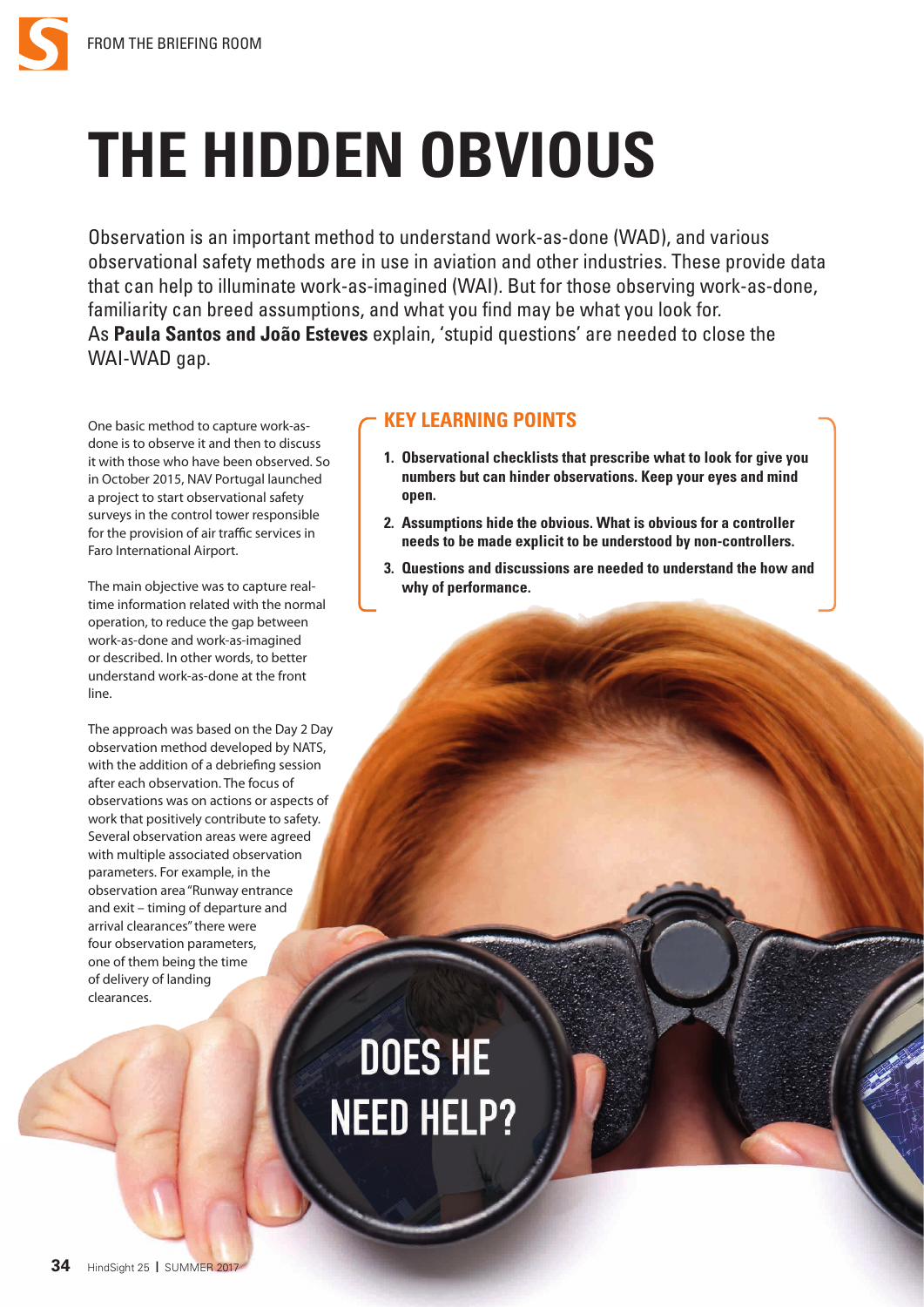Observational and data analysis protocols were developed and implemented for the project. The Portuguese ATCOs professional association was consulted and involved in the process from the very beginning. ATCOs from the concerned unit, all of them current and former OJTI's were selected and trained as Observers. This allowed a reduction of the required training time.

The planning foresaw six observational periods along the year of 2016, each one with two days duration, each with a total of six observations (three per day), resulting in 36 observations during 2016. An observation was planned for a minimum of 30 minutes and a maximum of 45 minutes, though in practice took up to one hour.

Checklists covered several observational areas and observational parameters previously defined by the observation team (see Figure 1). These parameters were basically a list of good practices that were expected to be observed during normal operation. These were

| <b>CNAV</b>                                                                                      |          |                                                                                 | <b>DSEQ/SEGNA</b>                                                                           |  |                        |                                 | <b>Projecto OON</b>       |  |
|--------------------------------------------------------------------------------------------------|----------|---------------------------------------------------------------------------------|---------------------------------------------------------------------------------------------|--|------------------------|---------------------------------|---------------------------|--|
|                                                                                                  |          |                                                                                 |                                                                                             |  |                        | <b>OBSERVATIONAL CHECK-LIST</b> |                           |  |
|                                                                                                  |          |                                                                                 |                                                                                             |  |                        | <b>FARO CONTROL TOWER</b>       |                           |  |
| Date                                                                                             | Observer |                                                                                 |                                                                                             |  | Day period (M / A / E) |                                 | Working Position observed |  |
| m<br><b>Traffic Volume</b>                                                                       |          | $\overline{\mathbf{z}}$<br><b>Traffic complexity</b><br><b>METEO</b> conditions |                                                                                             |  |                        |                                 | Operation type            |  |
| (Low / Medium / High)                                                                            |          | (Routine / Occasionally difficult /<br>Difficult)                               |                                                                                             |  | (Normal / Adverse)     | (NVO / LVO)                     |                           |  |
| <b>OBSERVATIONAL AREA</b>                                                                        |          |                                                                                 | <b>RUNWAY ENTRANCE AND EXIT - TIMING OF DEP</b><br><b>AND ARR CLEARANCES (TWR position)</b> |  |                        |                                 |                           |  |
| <b>OBSERVATIONAL PARAMETER</b>                                                                   |          |                                                                                 | FREQUENCY <sup>(3)</sup>                                                                    |  |                        |                                 | <b>COMMENTS</b>           |  |
| Landing clearance delivered before 2NM<br>from TDZ                                               |          |                                                                                 |                                                                                             |  |                        |                                 |                           |  |
| Information on late landing clearance (if<br>not delivered before 2NM from TDZ)                  |          |                                                                                 |                                                                                             |  |                        |                                 |                           |  |
| Taxi instructions for landing aircraft<br>delivered only after proper speed has<br>been achieved |          |                                                                                 |                                                                                             |  |                        |                                 |                           |  |
| Clearance for runway line-up only when<br>the ATCO is sure that the aircraft is                  |          |                                                                                 |                                                                                             |  |                        |                                 |                           |  |
| ready for departure                                                                              |          |                                                                                 |                                                                                             |  |                        |                                 |                           |  |
| <b>OBSERVATIONAL AREA</b>                                                                        |          |                                                                                 | <b>PUSH-BACK PROCESSES VS ENTRANCE IN</b><br><b>PARKING STANDS (GND position)</b>           |  |                        |                                 |                           |  |
| <b>OBSERVATIONAL PARAMETER</b>                                                                   |          |                                                                                 | <b>FREQUENCY</b>                                                                            |  |                        |                                 | <b>COMMENTS</b>           |  |
| Compliance with rules defined in the<br>tables for push-back and breakaway                       |          |                                                                                 |                                                                                             |  |                        |                                 |                           |  |
| points                                                                                           |          |                                                                                 |                                                                                             |  |                        |                                 |                           |  |
| Visual monitoring of the readiness status                                                        |          |                                                                                 |                                                                                             |  |                        |                                 |                           |  |
| of aircraft for push-back and taxi<br>Management of simultaneous exits from                      |          |                                                                                 |                                                                                             |  |                        |                                 |                           |  |
| stands, avoiding delays                                                                          |          |                                                                                 |                                                                                             |  |                        |                                 |                           |  |

(2) Traffic Complexity - Routine (small intervention of the ATCO); Occasionally Difficult (moderate intervention of the

ATCO); <u>Difficult</u> (Great complexity, frequent intervention of the ATCO)<br>Frequency – Always did it (A – 100%) / Almost Always did it (AA - above 50%) / <u>did it Sometimes</u> (S - bellow  $(3)$ 50%) / Never did it (N - 0%) / Not Applicable (NA)

**Figure 1: Example observational checklist**

observed and a frequency analysis was done on the application of these practices. The frequency of application of the practice was recorded, from 'always' to 'never' or 'not applicable' for each observation area and parameter. Also recorded were the traffic volume (low, medium or high) and complexity (routine, occasionally difficult or hard). Additionally, tradeoffs and compromises, as well as drift and adaptation in work-as-done were recorded during the observations, and analysed in the debriefing sessions that took place immediately after.

> The safety department was available for background support during each observational period, but never involved in the observations.

Each observational period resulted in a report, incorporating the observations and interpretations of the observers. This report was made available to all staff members of the ATC unit, to operational management, to safety management and to people trying to document work-as-done.

Besides the conclusions on the degree of adherence to good practices and the identification of certain operational constraints, the analysis provided important information on work-asdone.

The most relevant information was not the numbers but the additional records. Here is an example: there was a case reporting that "that the ATCO has actively cooperated with the APP position colleague, both informing